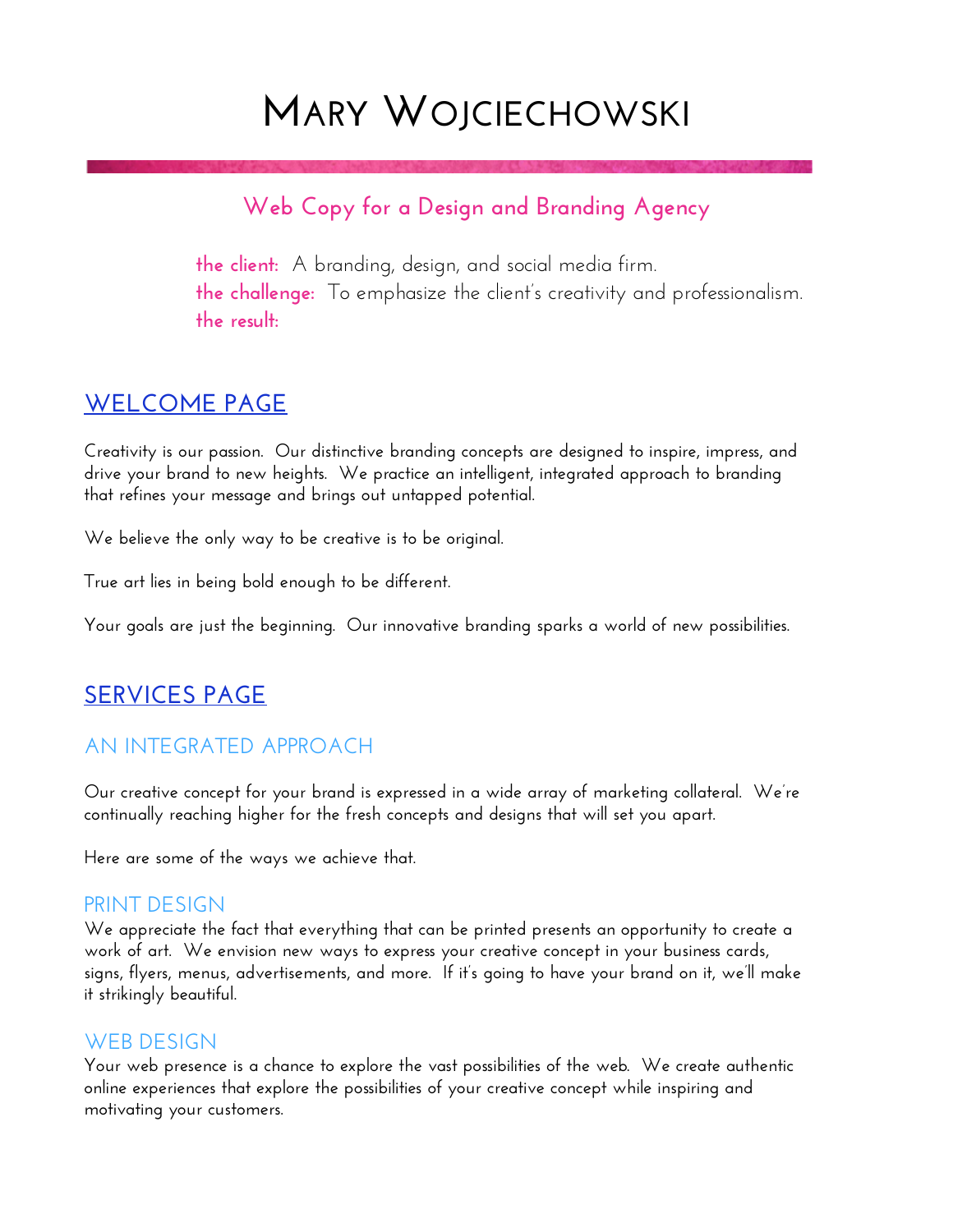## **LOGOS**

**Capturing the soul of your brand in a simple, enduring image is the mark of creative excellence. We design logos that hold seeds of greatness. Your growth begins with a perfectly designed image.** 

#### **BRANDING**

**Everything your company does, promises, and stands for is embedded in the artistic design of your visual identity. Our branding process leads you down a path of self-refinement. When we arrive at a visual concept that expresses the soul of who you are, the result is unforgettable.** 

#### **SOCIAL MEDIA**

**Social media is our way of exploring the depths of your vision and magnetizing your brand. Our calculated social media strategies are designed to not only achieve but surpass your marketing goals.** 

#### **OTHER SERVICES**

**Creativity knows no boundaries and neither do we. Contact us to find out the additional services we offer.** 

# **PROFILE PAGE**

## **THE URBANE MEDIA STORY**

**Urbane Media started with a vision. After 15 years amassing professional experience in a number of creative roles, Ysis James was inspired to establish an agency that honors the idea that creative vision comes from the infinite place of the soul.** 

**Throughout her career, Ysis experienced time and again that her vision for her clients' potential went far beyond what they saw for themselves and beyond the scope of her job and even the agency. She saw creative possibilities that went untapped, opportunities missed. She realized that design had to be innovative and inspirational.** 

**Urbane Media was founded to be a new kind of company with a new kind of leadership. Based on an integrated approach to branding and design, Urbane Media is dedicated to exceeding clients' expectations. At Urbane, top talent is cultivated, bold original ideas are the norm, and branding is an art form.** 

## **ABOUT YSIS JAMES**

**Imaginative thinking and artistic integrity are the qualities Ysis James brings to every part of her life. Drawn to the creative arts early in life, she honed her skills by studying at the School of Visual Arts in New York City and earning a masters degree in Integrated Digital Media from**